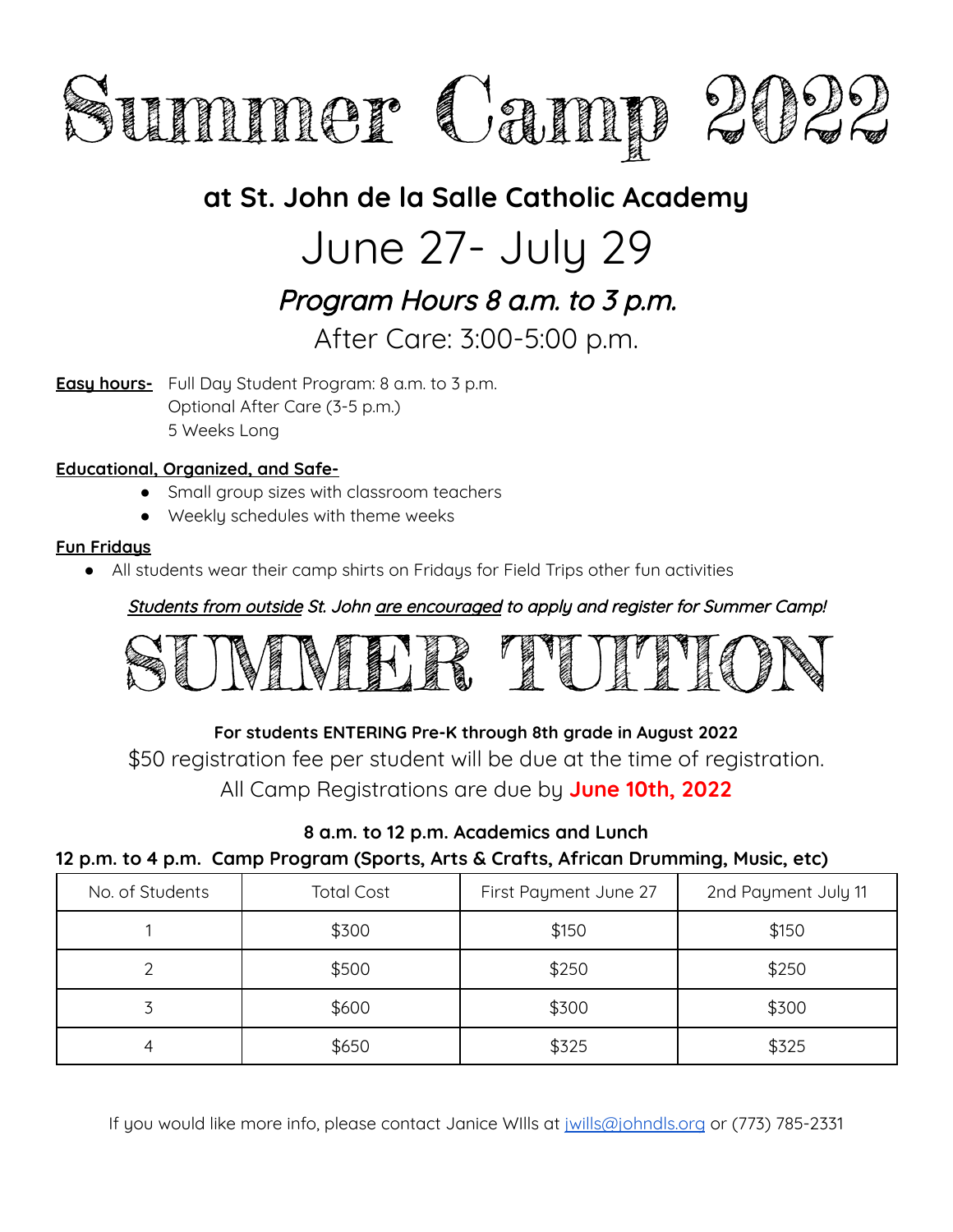

#### Sample Daily Schedule Monday-Friday

| <b>Time</b>           | <b>Activity</b>                                                                                                                              |  |
|-----------------------|----------------------------------------------------------------------------------------------------------------------------------------------|--|
| 8-8:15 a.m.           | Check-in, Morning Meeting                                                                                                                    |  |
| 8:15-9:30 a.m.        | Reading                                                                                                                                      |  |
| $9:30-9:45$ a.m.      | <b>Bathroom Break</b>                                                                                                                        |  |
| $9:45-11:00$ a.m.     | Math                                                                                                                                         |  |
| 11-11:30 a.m.         | Writing                                                                                                                                      |  |
| 11:30 a.m.-12:30 p.m. | Clean Up, Lunch                                                                                                                              |  |
| 12:30-1:00 p.m.       | Recess                                                                                                                                       |  |
| 1-1:45 p.m.           | Students will Rotate through the following activities:<br><b>STFM</b><br>African Dance<br>Arts & Crafts<br>Drumline<br>Sports<br>Music/Drama |  |
| 1:45-2:30 p.m.        |                                                                                                                                              |  |
| 2:30-3:00p.m.         |                                                                                                                                              |  |
| 3-5 p.m.              | Optional After Care: Snack, Group Games & Activities                                                                                         |  |

# Fun Fridays! Field Trips, Surprises, Competitions...and more!